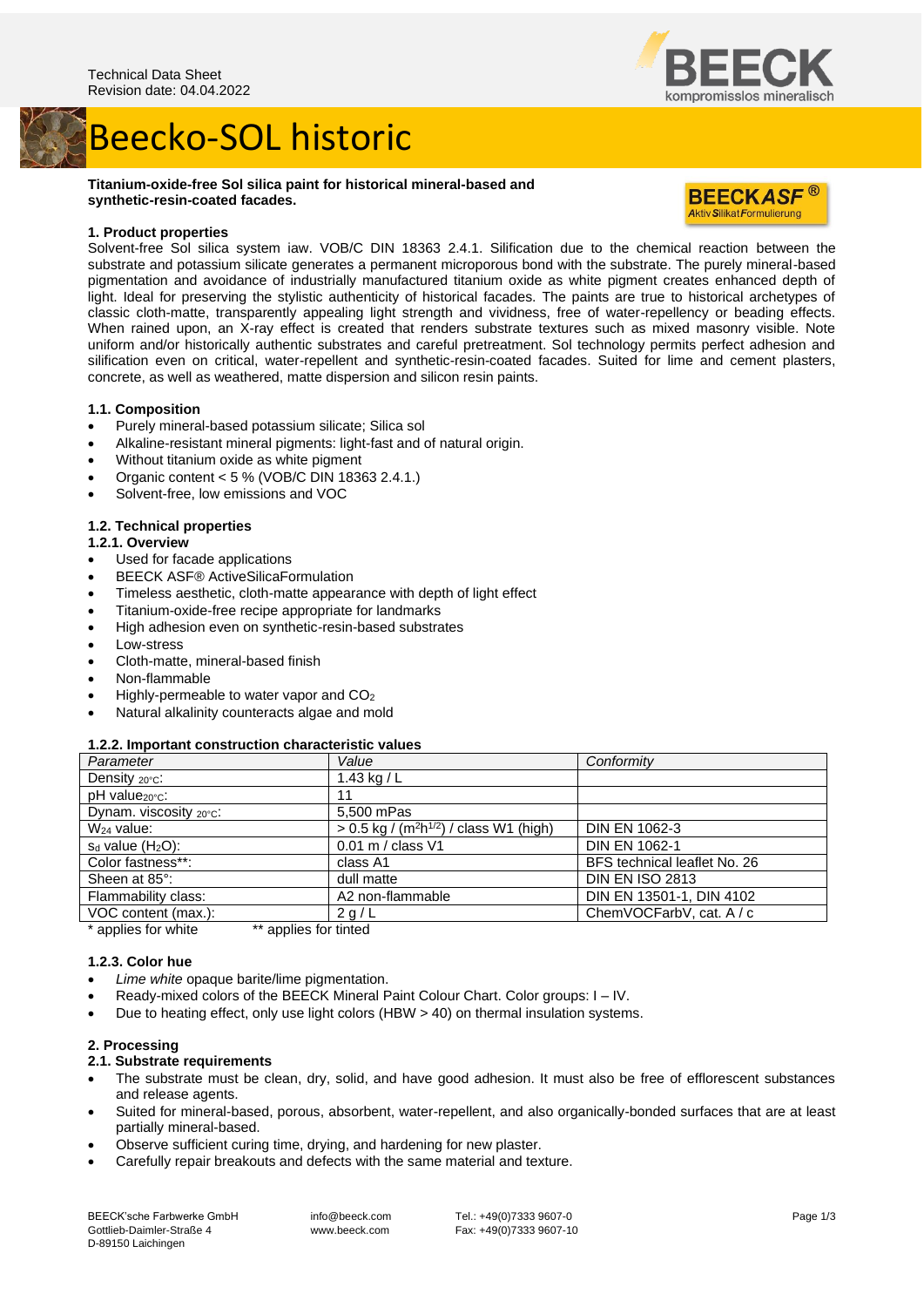

# Beecko-SOL historic

- Refurbish cracked substrates for plastering. On areas with hairline cracks and minor texture defects, apply a layer of BEECK quartz filler or bonding coat coarse over the entire surface. Caution: Substrate defects become visible when soaked through; critical surfaces may have to be replastered completely.
- Depending on need, pretreat and test the complete surface of critical and algae-infested substrates with BEECK Fungicide, BEECK Quartz filler, or BEECK Bonding coat.
- Ensure uniform substrates and careful processing on optically demanding surfaces and in side lighting.

## **2.2. Abbreviated information for standard application**

- Two to three coats with Beecko-Sol historic.
- Primer and possible second undercoat, optionally with Beecko-SOL historic coarse, applied by mixing BEECK Quartz filler P into Beecko-SOL historic. Thin topcoat in same color hue.
- Adjust and dilute Beecko-SOL historic with BEECK SOL-Fixative to optimize for substrate and processing.

## **2.3. Substrate and pretreatment**

- *Film-forming old paint, synthetic resin plaster, thermal insulation systems:*
	- Remove cracked, poorly bonding and high-sheen film-forming old paint down to pores. Test matte, weathered paint for adhesion and bonding strength, brush off chalking paint. Thoroughly clean high-bonding paint and plaster with pressure washer. Treat algae-infested facades with BEECK fungicide pursuant to factory instructions, see support products. Primer absorbent, chalking, or brittle surfaces with BEECK SOL-Fixative. Use BEECK MBA-Fixative on water-repellent substrates. Apply a coat BEECK Bonding coat fine/coarse or BEECK Quartz filler as needed. Notes for facade cleaning: Plan for sufficiently long wait times between cleaning and painting since synthetic resin plasters swell up when absorbing water and then only dry slowly. Clean insulation systems, thermal plaster, and similar pressure-sensitive surfaces gently to preserve their integrity. Inspect critical, unknown substrates and those with heavy algae-infestation. Note unobstructed water absorption of the paint on thermal insulation systems, etc.
- *Lime plaster (PI/CSII), lime-cement plaster (PII), cement plaster (PIII):* Inspect plaster for dryness and strength. Remove sinter skin from solid new plaster with BEECK etching fluid: do not etch thin-layered plaster and composite materials (e.g thermal insulation systems). Primer absorbent plaster with BEECK SOL-Fixative. Test on purely air-hardening lime due its low internal strength.

## • *Concrete, fiber cement:*

Follow factory instructions to clean concrete down to pores with pressure washer and BEECK form oil remover; remove residual releasing agent, dirt, and powder residue, rinse with plenty of clear water. Primer with BEECK SOL-Fixative. Depending on need, apply another coat of BEECK Quartz filler or BEECK Bonding coat fine/ coarse over the entire surface of repaired facades. Primer fiber cement with a coat of BEECK Silane primer and BEECK Bonding coat fine/ coarse, pretest.

## • *Natural stone, kiln bricks, lime sandstone:*

Clean thoroughly, inspect for moisture damage and leeching (e.g. salt rings, iron salts), repair defective joints and stones. Apply an initial coat of BEECK SOL-Fixative on absorbent substrates, diluted with 2 parts water. Saturate sightly leeching substrates and porous concrete with BEECK Silane primer. Use BEECK Quartz filler as needed.

- *Unsuited substrates* include horizontally weathered, reduced strength, leeching, gypsum or clay-based substrates, engineered woods, enamels and plastics, as well as high-gloss, pore-free, not-bonding or plasto-elastic old paints.
- *Deficient substrates* call for a differentiated approach. Apply remedial plaster on salt or moisture-damaged surfaces and footing areas and treat their entire surface with BEECK Quartz filler.

## **2.4. Processing instructions**

## **2.4.1. General instructions**

Verify substrate suitability as defined by VOB (see 2.1. and 2.3.). Note absorption capacity, strength, and texture of the relevant substrate. Test demanding and critical surfaces. Ensure qualified processing.

- Carefully cover and protect untreated surfaces, in particular glass, ceramics, window sills, expansion joints and anodized finishes against overspray. Supply personal protective gear.
- Paint self-contained surfaces exclusively with containers from the same manufacturing batch.
- Prior to use, thoroughly mix Beecko-SOL historic with electrical stirrer.
- Optimize Beecko-SOL historic for brushing by adding BEECK SOL-Fixative.
- Do not process in wet conditions or frost risk, on heated surfaces, or in full sun.
- Minimum processing temperature: +8°C. Drying time: no less than 12 hours per coat
- Protect fresh coats against rain, hang scaffolding screen.

## **2.4.2. Processing**

With roller, brush, or with airless spray method. On self-contained surfaces, apply over-cross as a thin, uniform coat without overlap in a single pass.

- *Application with roller or brush:*
	- Suited for rollers and brushes with uniform brush pattern.
	- Avoid roller edges, overlaps, and drying, in particular along scaffolding levels.

BEECK'sche Farbwerke GmbH Gottlieb-Daimler-Straße 4 D-89150 Laichingen

info@beeck.com www.beeck.com

Tel.: +49(0)7333 9607-0 Fax: +49(0)7333 9607-10